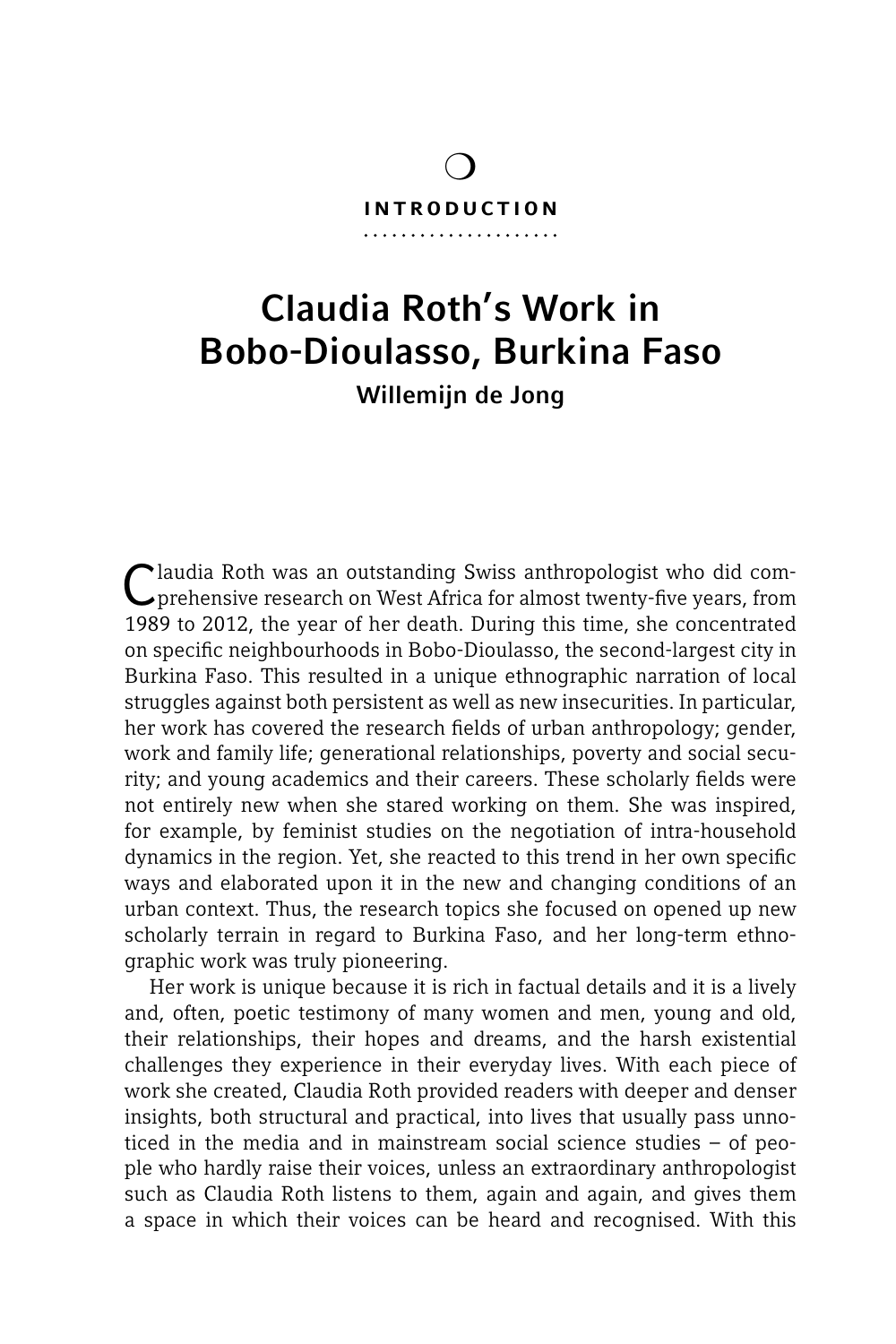anthology, we honour her and the people she worked with, and we seek to amplify this space once more with the stories, concerns and pleasures that they entrusted to her, as well as calling to mind the fascinating findings she extracted from them.

Until now Claudia Roth's articles were widely scattered throughout numerous journals and edited volumes. They have been published over the course of twenty years, and in three languages – German, French and English.<sup>1</sup> By uniting these articles in one volume, and by translating those originally published in German and French into English, we make her long-term ethnographic study available to a larger readership so that it can achieve the impact it deserves. From a broader perspective, the articles presented in this anthology meticulously depict the evolving lifeworld of an urban population in one of the world's poorest countries in the 1990s and 2000s.

## Milestones in Research

Claudia Roth graduated with an MA in social anthropology at the University of Zurich in 1982 with a theoretical thesis on women's work and power. The study was entitled *Woman and her Relationship with Man and*  Capital (Roth 1982).<sup>2</sup> In the 1980s, she additionally worked as a journalist and activist on issues of biotechnologies related to humans, animals and plants, and she became known in Switzerland as the editor and author of the volume *The Age of Genes* (Roth 1987).3 Her own contributions in that volume discussed embryo transfer among cows, and human genetic diagnoses. She was amongst the first anthropologists to deal with these issues.

In the 1990s she continued her work on women and gender relations, particularly in the context of gender segregation, which were issues that were high on the agenda of women anthropologists internationally at that time. In Bobo-Dioulasso, she found her regional focus. Starting in 1989, she conducted fieldwork for her PhD for a period of fourteen months in the neighbourhood of Koko in Bobo-Dioulasso with people who identify themselves as Zara. Initially, she came to the town to study how young Burkinabè cope with the challenges of growing up in a culturally vibrant multi-ethnic town where strong tensions among the genders and generations as well as between cultural values could be expected. After she had lived there for a while, she began to focus her study on strategies of power of men and women in regard to love, marriage, property, money, and child rearing. The relationships with the families in the compound in which she lived had an important impact on her initial ethnographic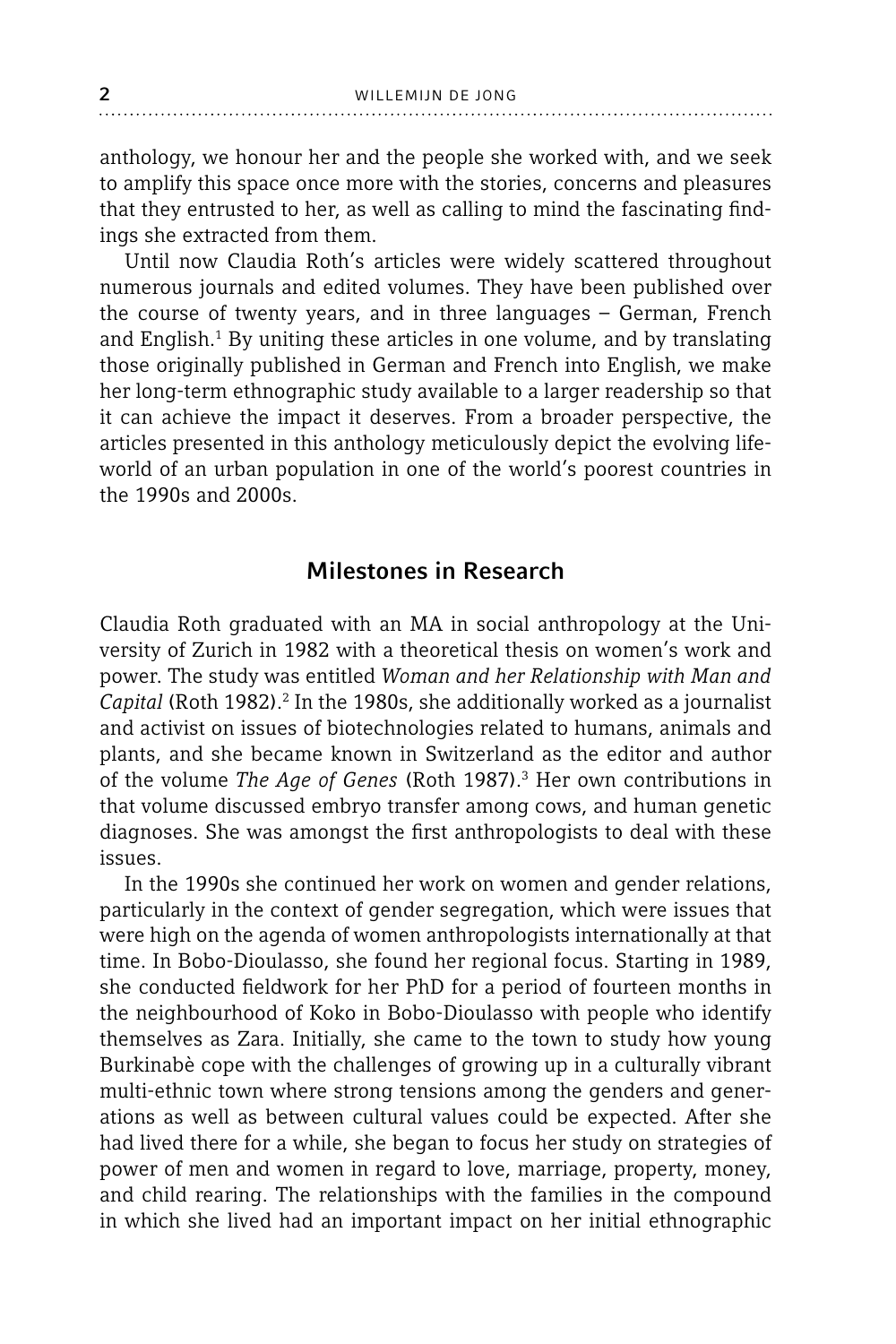work. With every further field research she extended her social network, and she continued to cultivate these relations until the end of her scholarly career.

In the book that resulted from this first project, she developed a remarkable thesis: that gender segregation in this urban West African context limited patriarchal power because it enabled women to have the possibility to create a life of their own, based on modest economic independence – and this was also recognised by the men (Roth 1994). This differed significantly from earlier conditions, when women had been completely dependent on the elder male kin and husbands, who had the right to decide on many important issues regarding living conditions. In order to present examples for female economic independence, she curated an exhibition based on her research project with the title 'Work in Waste: The Soap Women in Bobo-Dioulasso',4 which included incisive pictures by the Swiss photographer Susi Lindig and a catalogue with her own texts (Roth and Lindig 1998). The exhibition was showcased in the Musée de l'Homme in Paris, and at several venues in Switzerland, as well as in Burkina Faso and Mali.

With a grant from the Swiss National Science Foundation, in the first half of the 2000s she conducted research together with the sociologist Fatoumata Badini-Kinda on local social security, age and gender in Burkina Faso. This research was part of a comparative project between two countries in the Global South and between urban and rural regions within these countries. Willemijn de Jong and Seema Bhagyanath conducted a parallel study in Kerala, India. At that time Claudia Roth also worked at the Department of Social Anthropology at the University of Zurich. In a joint book publication – *Ageing in Insecurity* (de Jong, Roth, Badini-Kinda and Bhagyanath 2005) – as well as in several articles in journals and books, she denounced certain engrained social scientific and popular wisdoms of those years. For example, by closely documenting the livelihood strategies of women and men of various neighbourhoods, she called into doubt established notions of 'the African family' as a solidarity network. She showed that young women create personal space by mobilising both the kinship relations with their natal families as well as the relations with the families of lovers and husbands. Further, she pointed to the fact that it is often the elderly women who support their families with small-scale earnings. Therefore, she innovatively argued, they are often the ones who are able to maintain important relationships of social support. Without the economic and social efforts of the elderly, these families risked impoverishment.

Moreover, she dealt with the widespread phenomenon of chronically unemployed or underemployed men, who thus did not have the neces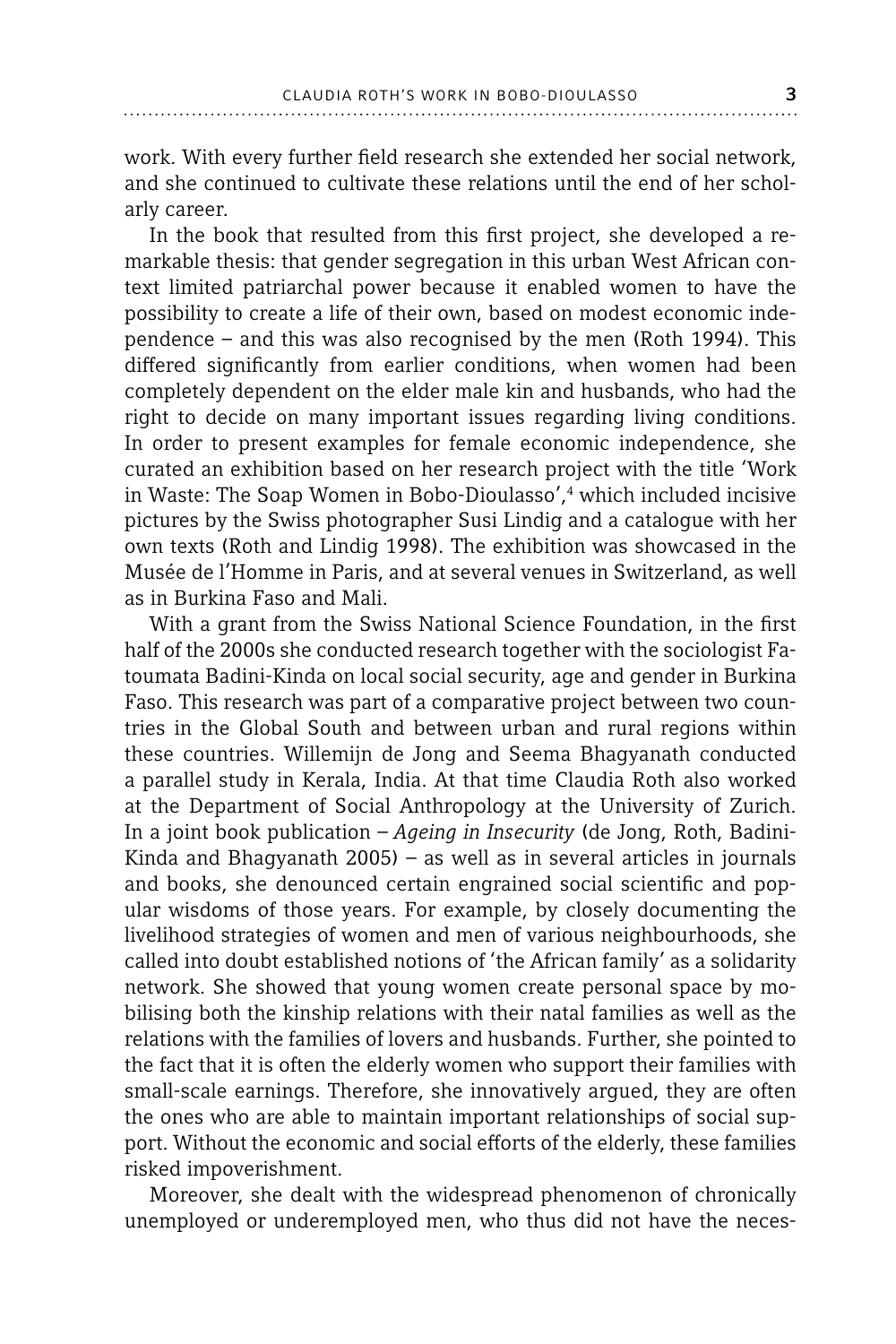sary resources to provide for a family. She pointed out that this put conventional notions and structures of the family under severe stress. The consequences were destabilised marital ties and what she conceptually coined the 'inverted inter-generational contract', meaning that many young men and women cannot assume the role of providers for their aged parents and that especially young mothers remain permanently dependent on their parents. This inversion of the generational contract undermines the long-term viability of multi-generational households that have hitherto served to cushion individual risks and distribute benefits. The weakening of these social structures makes life for the poor ever riskier, and long-term social security increasingly elusive – a process that over time reinforces the impoverishment of whole strata of the urban population. In view of the process of rapid urbanisation in Africa, these structural social changes must be understood in greater detail. Claudia Roth's groundbreaking work is an essential and rich contribution to attaining this goal.

From 2007 until 2011, Claudia Roth conducted research at the University of Lucerne on 'burdened generational relationships', which was also financed by the Swiss National Science Foundation (Roth 2011). In this project, she cooperated with the sociologist François Höpflinger, an expert on phenomena of ageing in Europe. In the meantime, she was also affiliated with the University of Berne and was invited to hold quest lectures there. In her desire to deepen her study of the inverted generational contract, she became interested in the emerging new habitus of different generations that expresses the contradiction between the normatively valid generational contract and the generational relationships existing in practice. The relationships between elderly parents who are chronically ill and their caring children, and those between 'children without employment'<sup>5</sup> and their caring elderly parents came into focus. The new and intriguing aspect of this research was that both the perspectives of the parents and their children were collected. In the first case, Claudia Roth found that young daughters and sons are overburdened when they simultaneously have to care for their parents by providing money and time and have to organise their own lives. Nevertheless, their caring task also gives them satisfaction. And the parents try to unburden the relationship with their children by striving to earn some money as well. In the second case, the elderly parents are overburdened – an inversion of the generational contract. This means that parents care for grown-up youngsters with daily food and accommodation, providing the younger generation with a protected space that should eventually enable them to look after themselves. However, parents in this case have strong feelings of ambivalence, and generational conflicts loom large in such situations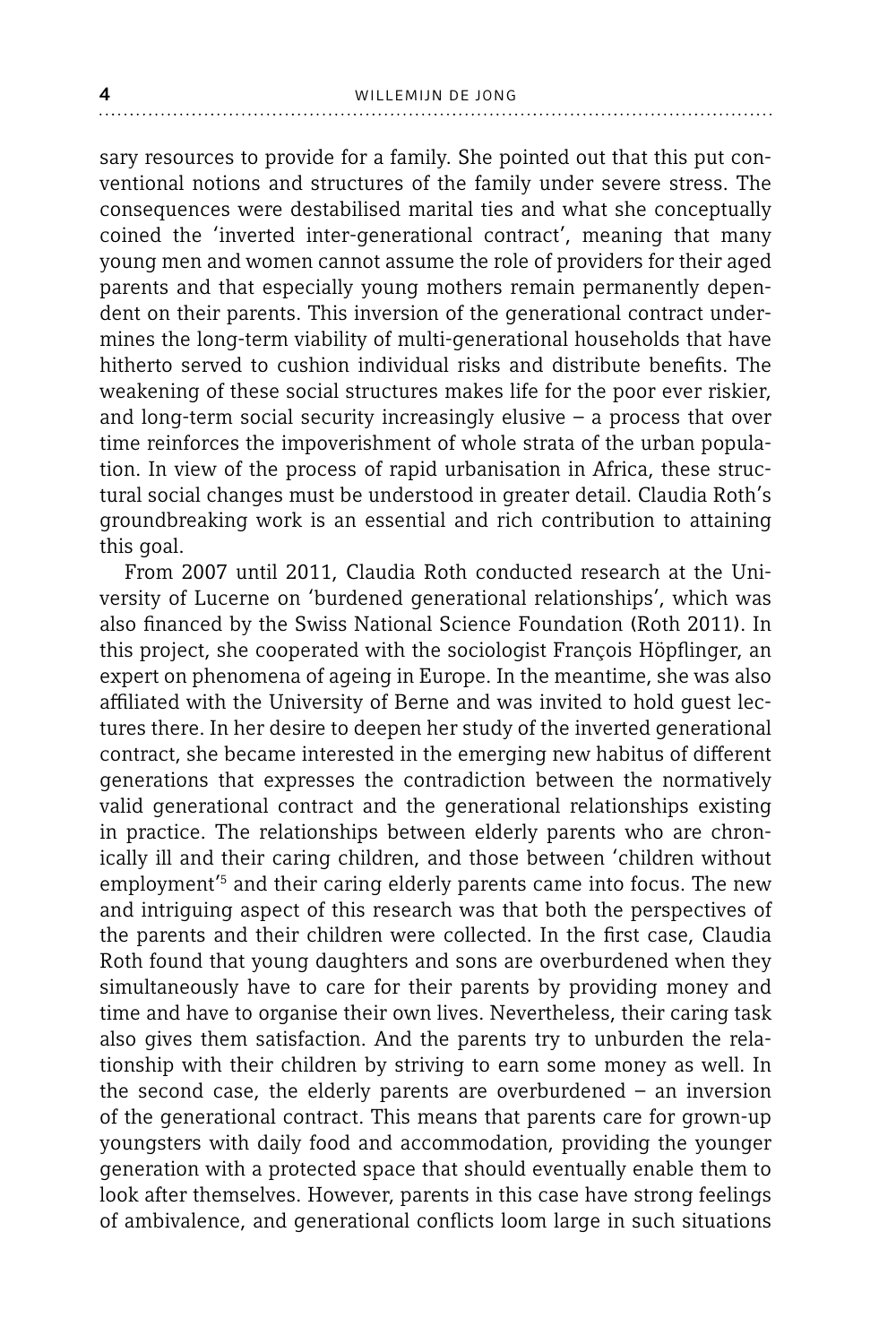of intergenerational dependency. A further project was planned on young academics and their professional careers that should have started in 2012 at the University of Basel; she was, however, unable to take part in it anymore. Her colleagues Noemi Steuer and Manfred Perlik have continued the project.

# Theoretical and Methodological Notes

Claudia Roth was theoretically inspired by gender studies, anthropologically oriented social security studies, and practice theory in the mode of Bourdieu. Regarding the limiting effect of gender segregation on the power of men and its enabling effects on the agency of women in certain domains of their own, she drew on the works of Lila Abu-Lughod (1986) and Maya Nadig (1986). The theoretical approach she developed in her first book is also important for her later work: a materialist view at the core of which lies the control of resources that enable negotiating power, also as a base for social mechanisms of reciprocity in times of hardship. In this context, it was her teacher and doctoral supervisor Lorenz G. Löffler who provided useful theoretical inputs (Löffler 1990). With the women in Koko in mind, she writes, for example:

The reach of the effect that gender segregation has in limiting power is, thus, dependent on the resources that women control. Under the precondition that these are monopolies of the same strength as those of the men, egalitarian relations are possible. These can be restricted, as in the case of the Zara, to a subsystem – the material exchange in marriage. (Roth 1994: 30)

The most urgent concern of her interlocutors – to secure a livelihood – became her most important research interest in her second and third research projects. Here, Claudia Roth builds on the theoretical and empirical work of legal anthropologists Franz and Keebet von Benda-Beckmann that looks at social security in the Global South from an inclusive perspective (von Benda-Beckmann and von Benda-Beckmann [1994] 2000, 2007). In contrast to state-led, top-down approaches to social security of the International Labour Organization, the von Benda-Beckmanns focus on the conversion of economic resources of individuals and groups into social security needs (regarding food, water, shelter, care, health, education and income). In doing so, they also take structural and ideological conditions into account. With a similar view from below, from the ways in which individuals and groups 'cope with (in)security' arising from the lack of state-sponsored security networks, poverty and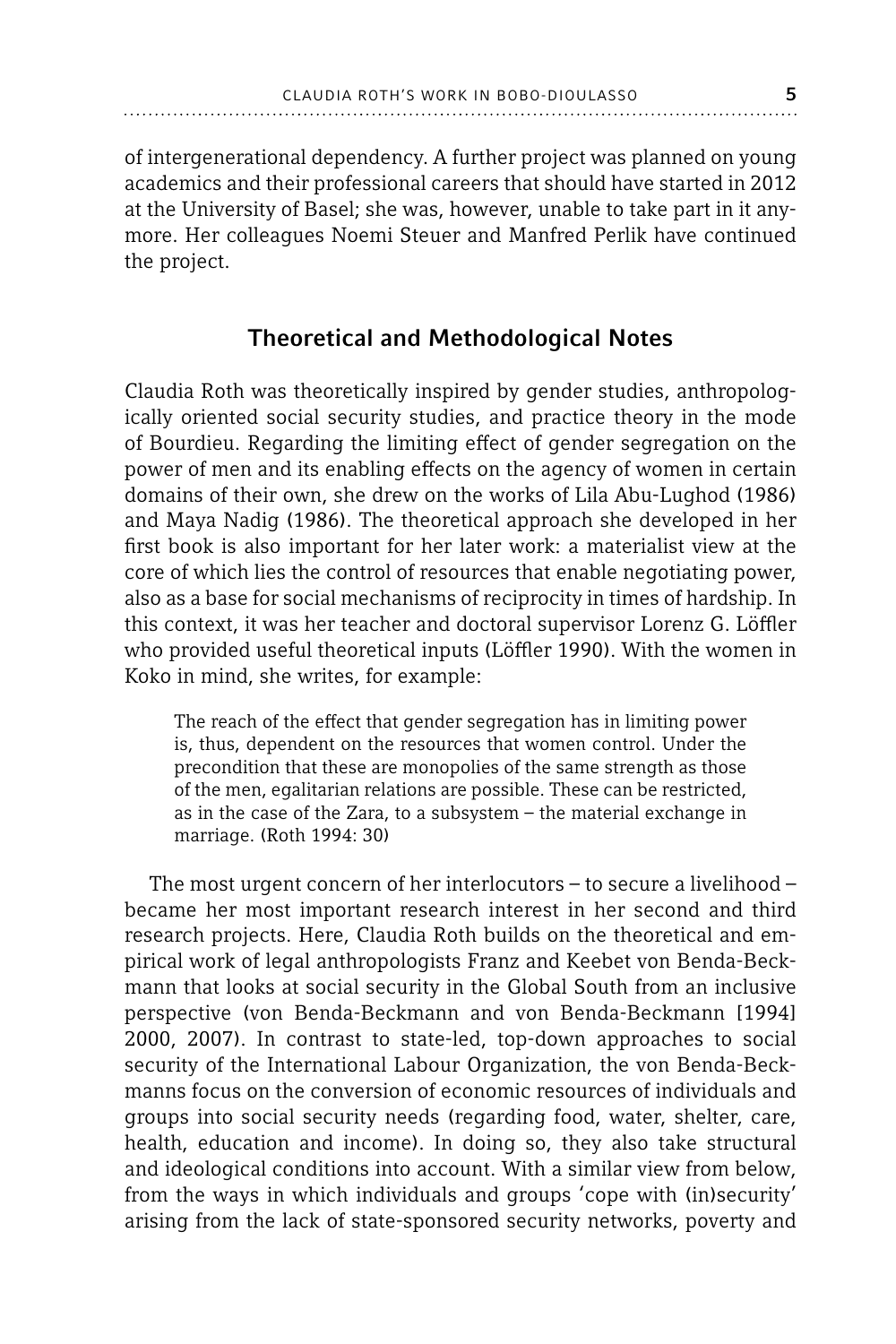changing social structures, Claudia Roth looks at the people in the urban neighbourhoods in Bobo-Dioulasso as exemplary case studies. She thereby tested and refined this theoretical approach. Additionally, she took protection systems and relationships into account – concepts that had been developed by the French sociologist Robert Vuarin in his research in Mali (Vuarin 2000).

In her work on burdened generational relationships, Claudia Roth refers explicitly to the theoretical concepts and findings of Pierre Bourdieu in Algeria, in particular to the habitus concept, different forms of capital, processes of individualisation, and concepts of work and ideas about the future (Roth 2011). The habitus of the older generation in Bobo-Dioulasso is influenced by their rural socialisation with hard labour and periods of hunger, whereas their children are born in the city and have grown up with school education, television and other consumer goods such as mobile phones and elegant clothing. Moreover, sex before marriage is now a normal practice. The types of capital at one's disposal, thus, also differ between these generations. The children aspire to an occupation as a civil servant with a monthly income. But this is an unrealisable dream for the majority of them. In particular, it is out of reach for the two categories of youth that she looks at more closely: those who care for a sick parent, and those who are supported by their parents. They are unable to create a pragmatic plan to improve their lot. In a similar context, Bourdieu terms this 'the magical negation of their actual situation' (Bourdieu 1977). Only with increasing possibilities to improve one's economic situation do the aspirations for the future become more realistic (Bourdieu 2000).

In terms of her methodological approach, she was initially inspired by the Zurich ethno-psychoanalytic school of Paul Parin, Fritz Morgenthaler, Goldy Matthey-Parin, Mario Erdheim and Maya Nadig (Erdheim 1982, Nadig 1986, Parin, Morgenthaler and Parin-Matthey [1963] 1989). This is the reason why she started out by engaging in intense research relationships with a few key informants who eventually became lifelong research partners. Over time these key informants became the foci of an expanding social network in which she carried out a series of research projects. Even despite the fact that she soon abandoned the demanding and somewhat artificial setting of ethno-psychoanalytic interviews, she remained committed to building up long-term research partnerships and kept her interest in the particular conditions and resources, as well as the particularities of agency, of the people living in Bobo-Dioulasso.

In her first book, she defined her methodology as 'situation-based research' (*situationsgeleitete Forschung* in German). This indeed echoes the ethno-psychoanalytical procedure, as she goes on to explain: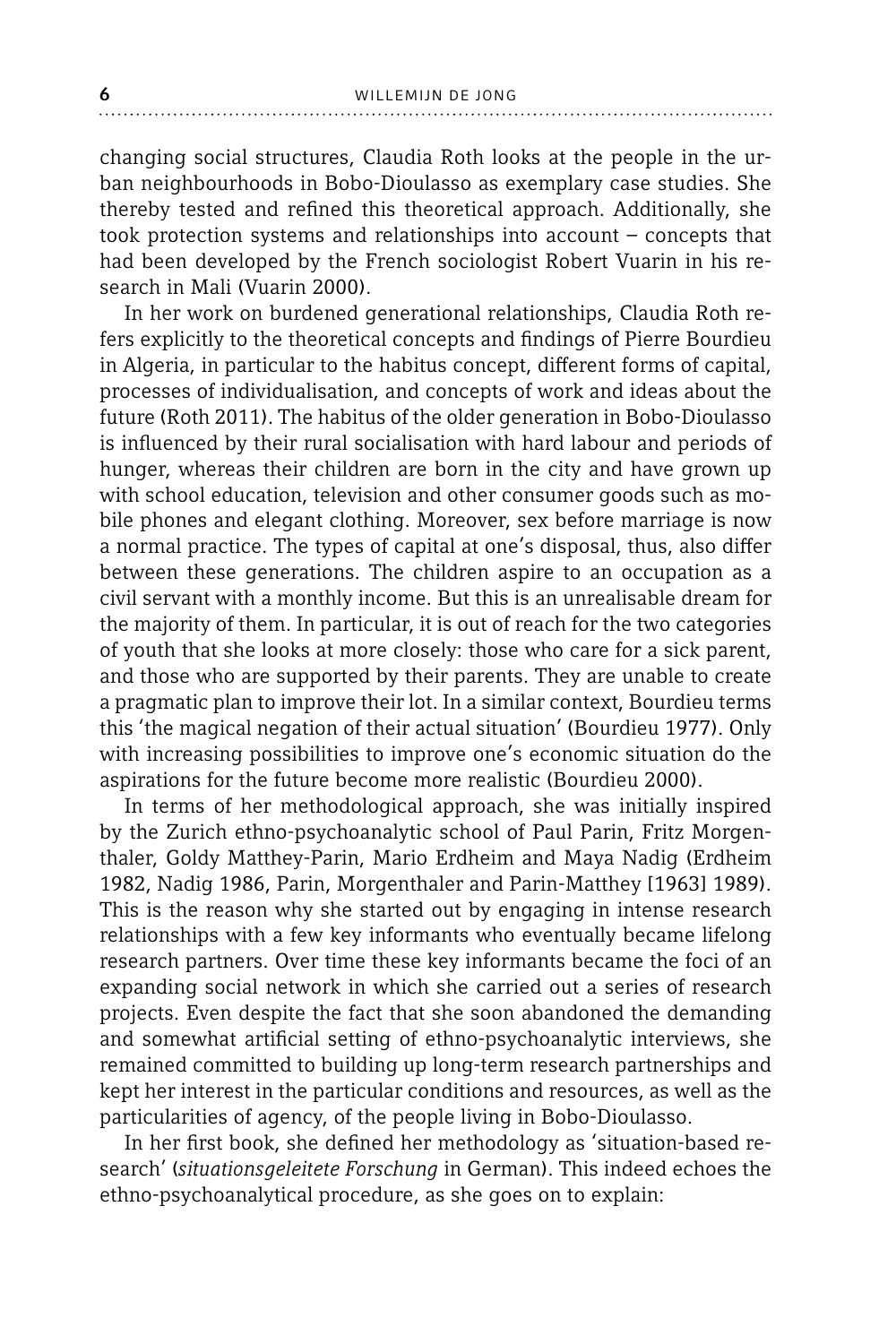'Situation-based research' is characterised by the fact that open questions and unclear aspects are present but do not directly determine a conversation or an encounter. The *situation* is principal, which means that the primary concern lies with the person and with that which preoccupies her, the composition of the people who are present, the place and its atmosphere – everyday concerns. This implies having to wait with one's own questions for an adequate moment to arise. At the same time, due to a specific situation, issues will be raised that were not planned and which sometimes cannot be further pursued but which are nevertheless closely related to one's own field of interest. (Roth 1994: 19)

She substantiates this with the fact that asking questions is not part of 'African culture' and that relationships are the basis for her insights. She therefore also made verbatim records after the meetings. It was only as an additional method that she conducted targeted conversations and took notes directly. This is a procedure that in essence she continued throughout her years of research in western Africa, although guided interviews did appear to have gained in importance in later years. One could also call her methodology 'biography-based ethnography', as it is individual people and their lives and narratives that are most crucial for her analyses. It was also of utmost importance for her to learn Dioula, and this fitted well with her understanding of dialogical ethnography. After some time, she spoke this local language well enough to be able to use it exclusively in her conversations with her interlocutors instead of French.

### Local Contexts, Global Connections

What are the main characteristics of the local contexts in which Claudia Roth's research took place, and what are its global connections? Conducting fieldwork in one of the world's poorest countries $^6$  led her to scrutinise at an early stage of her research the livelihoods of those hardest hit by poverty. During the twenty-five years of her research, poverty increased in the neighbourhoods she studied. It was the result of the cumulative effects of the dismantling of the remnants of the former socialist regime's welfare policies due to the structural adjustment measures demanded by the World Bank and the International Monetary Fund in the 1990s; the food crisis due to recurrent droughts in the Sahel zone and the shift to export-oriented agriculture; and the AIDS epidemic that has tended, in Africa just as elsewhere, to strike the most productive members of families (cf. also Hagberg [2001] 2008).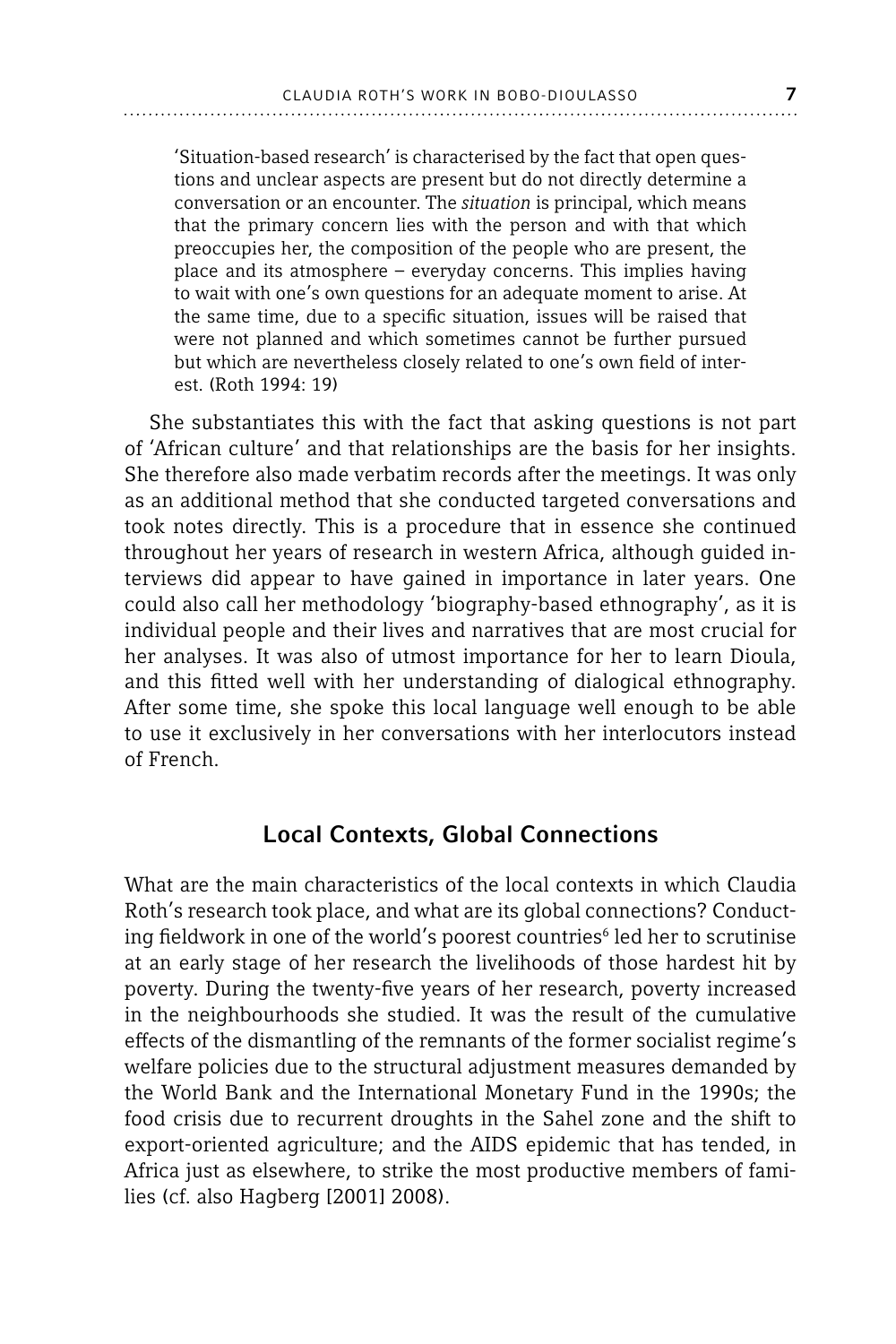In everyday matters, ethnic identification plays a significant role in Burkina Faso, also in relation to the state and its bureaucracy. In 2014 Burkina Faso had a population of 18.4 million inhabitants.<sup>7</sup> The two largest ethnic groups are the Mossi and the Fulbe, consisting of about 40 per cent and 10 per cent of the population, respectively. The people who are called Zara, with whom Claudia Roth mainly interacted, speak Bobo as a first language and Dioula as a second language (Sanou 1978). They number about fifteen thousand, and live in Bobo-Dioulasso as well as in the regions to the west and east of the city.<sup>8</sup>

The country is in a peripheral economic and political position due to its colonial past as a part of French West Africa, when it was a hinterland of the core trading areas of the then-British Gold Coast (now Ghana). Burkina Faso gained formal independence in 1960. The so-called revolutionary years of the Marxist regime of President Thomas Sankara between 1983 and 1987, sometimes alluded to by Claudia Roth's interlocutors, had a profound impact because local chiefs had to yield their political influence (Dafinger 2013: 28). In light of the recent revolution in Burkina Faso and the successful transition driven by a strongly involved civil society, Claudia Roth's work has received further pertinence. For many political protesters today, mostly young students, Sankara's ideals remain important points of reference and serve to inform their activism. Claudia Roth's detailed and rich descriptions also capture the spirit and the ideas of the era of the 1980s, and they give valuable insight into the context of their formation.

In Burkina Faso, more than 80 per cent of the population work in the informal sector. They live off subsistence-based agriculture and pastoralism (World Bank 2006: 81). Recently, land has been increasingly used for cash cropping and agro-business, controlled by the cotton and sugar cane industries (Dafinger 2013). Cotton and cattle are export products with volatile prices. The insecurities involved are partly cushioned by the substantial development funds for poverty reduction,<sup>9</sup> which generally have a strong impact on the national and local economy. Since the end of the 1990s, Burkina Faso has had an annual economic growth rate of over 5 per cent, allegedly due to structural adjustment programmes. Yet, this mainly applies to the small sector of the formal economy in the two cities of Ouagadougou and Bobo-Dioulasso (Labazée 2013) rather than to the informal sector in which most people seek their livelihood. Burkina Faso is part of the Economic Community of West African States (ECOWAS), which allows freedom of movement within member states. High numbers of people, mainly young men, have taken advantage of this and migrated to Cote d'Ivoire, but many of them returned home again in 2002 due to political unrest. Altogether more than 25 per cent of the population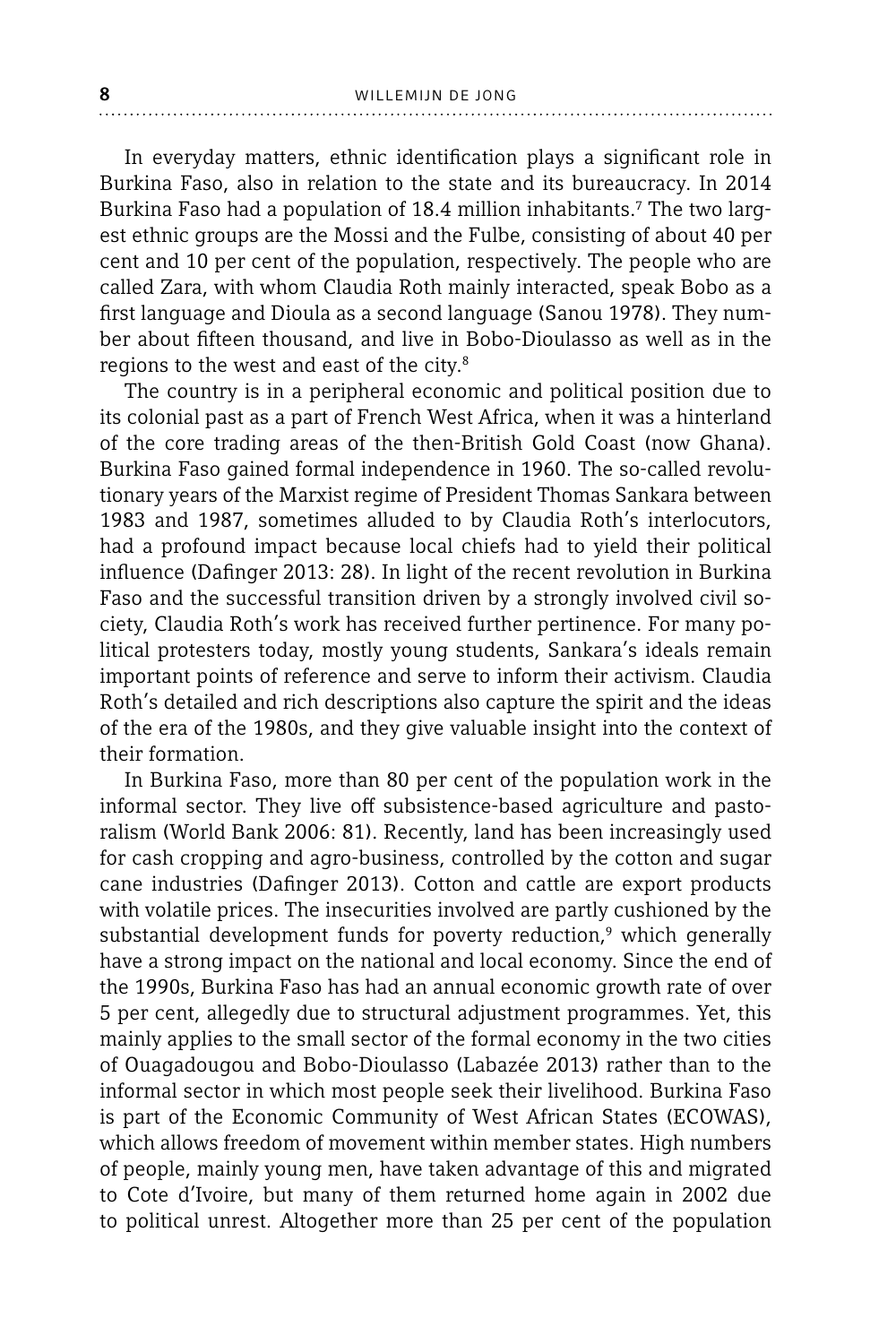work abroad (Dafinger 2013: 31), a situation that affects the economies of many households. The hope of the poor for remittances is often frustrated, and additional insecurities may ensue, as the work of Claudia Roth impressively shows.

# Structure of the Anthology

The anthology is divided into four parts. Part I discusses methodological issues. The article selected for this part deals with the production of ethnographic knowledge that is fruitfully influenced by the irritations and the culture shock experienced by anthropologists if they immerse themselves in a process of reflexivity. Part II deals with the negotiation of love and marriage. Topics that come into focus here are the important institution of *sunguruya,* meaning a space of freedom for women before marriage, which they also try to expand into marriage; and ideas of romantic love and living in a nuclear family that are in conflict with principles of conjugal respect. Moreover, tensions in marriage in the context of global economic developments become visible. These developments urge women to contribute to household income, although not in an official manner because this, normatively, is the exclusive domain of men. Part III is about elderly parents and their children on the edge of poverty. It gives detailed accounts of transformations in family and household configurations through processes of ageing. Compelling topics in these articles are shame and the silencing of existential hardships and other issues; the 'inverted intergenerational contract' and its tensions and conflicts; and the institution of *badenya,* implying support relationships among siblings of the same mother as an important means for social security in old age. In Part IV the focus is on youth. It particularly problematises new generational conflicts, the increasingly precarious situation of young women and men, their dreams of autonomy, and their struggles to open up new arenas of action. The reader will find some repetition in these chapters, particularly regarding the field site. We have not omitted these due to our desire to retain the original form of Claudia Roth's texts and to permit readers to read each chapter independently from the others.

#### **NOTES**

- 1. See the complete bibliography of Claudia Roth's work at the end of the book.
- 2. In German, *Die Frau und ihr Verhältnis zum Mann und Kapital: Eine Auseinandersetzung mit der Arbeit der Frau und daraus resultierender Macht resp. Ohnmacht – mit einem Beispiel.*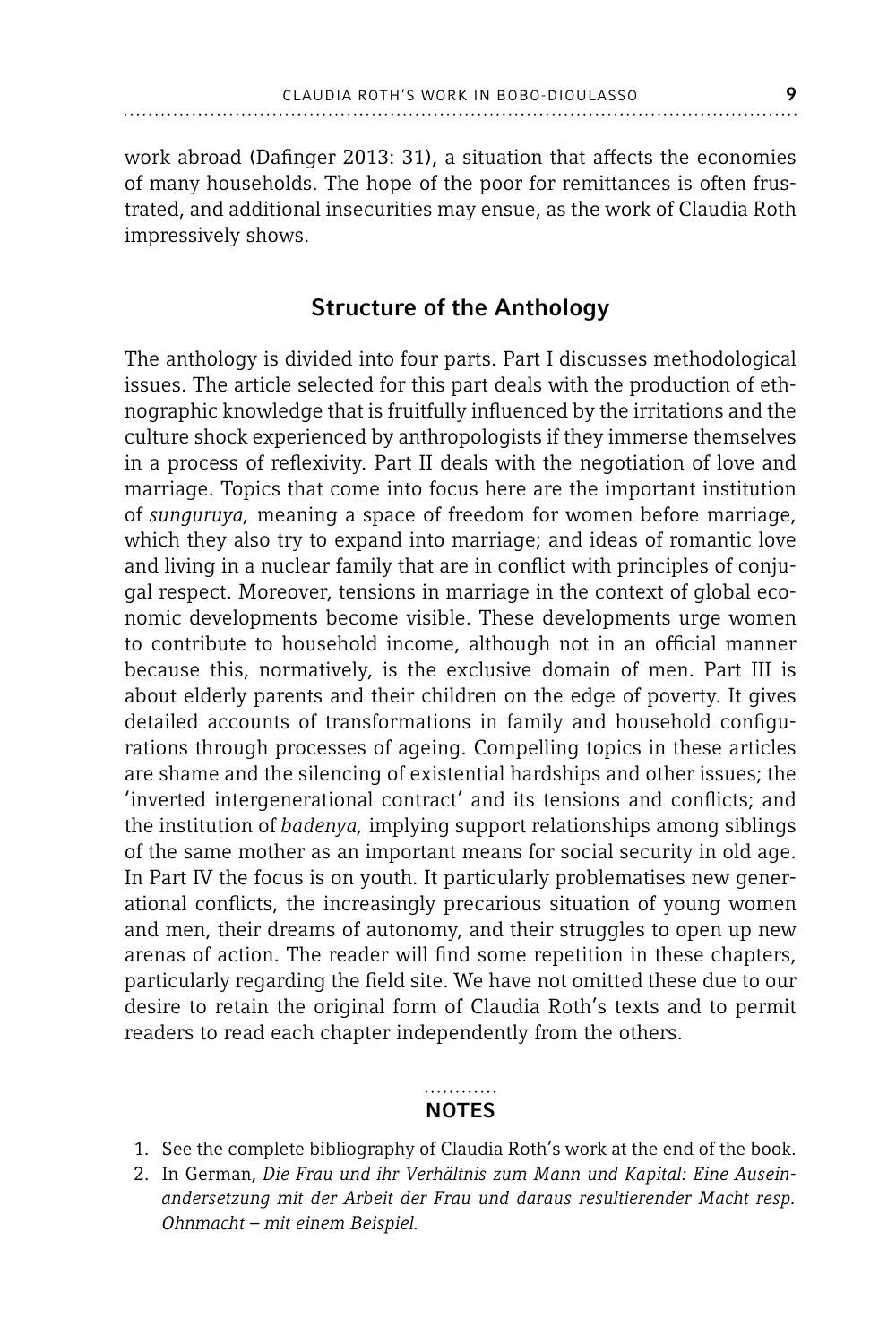- 3. In German, Genzeit: Die Industrialisierung von Pflanze, Tier und Mensch Er*mittlungen in der Schweiz.* It has been published in three editions, the first of which appeared in 1987.
- 4. In French and German, *Travail dans uns décharge: les femmes de la savonnerie de Bobo-Dioulasso / Arbeit im Abfall: die Seifenfrauen in Bobo-Dioulasso.*
- 5. This means that these young people may earn money through casual jobs or by engaging in small-scale trade, but that this does not suffice to support elderly parents or to start a family.
- 6. Burkina Faso ranks 183rd out of 186 countries in the UNDP's Human Development Index of 2013, with 44.6 per cent of the population living below the poverty line, that is, on less than 1.24 USD per day. Source: https://www.wfp .org/countries/burkina-faso (accessed 27 February 2015).
- 7. Source: CIA World Factbook 2014. https://www.cia.gov/library/publications/ the-world-factbook/geos/print/country/countrypdf\_uv.pdf (accessed 27 February 2015).
- 8. Source: Ethnologue 14. Languages of Burkina Faso. http://archive.ethnolo gue.com/14/show\_country.asp?name=Burkina+Faso (accessed 27 February 2015).
- 9. In 2009, Burkina Faso received development funds of over 1 billion USD (World Bank 2011).

#### **REFERENCES**

- Abu-Lughod, Lila. 1986. *Veiled Sentiments: Honor and Poetry in a Bedouin Society.* Berkeley, Los Angeles: University of California Press.
- Benda-Beckmann, Franz von, and Keebet von Benda-Beckmann. (1994) 2000. 'Coping with Insecurity', in Franz von Benda-Beckmann, Keebet von Benda-Beckmann and Hans Marks (eds), *Coping with Insecurity: An 'Underall' Perspective on Social Security in the Third World.* Yogyakarta: Pustaka Pelajar & Focaal Foundation, pp. 7–31.
	- ———. 2007. *Social Security between Past and Future: Ambonese Networks of Care and Support.* Münster: LIT.
- Bourdieu, Pierre. 1977. *Algérie 60: Structures économiques et structures temporelles.* Paris: Les Editions de Minuits.
- ———. 2000. 'Subjektive Hoff nungen und objektive Möglichkeiten' in Pierre Bourdieu (ed.), *Die zwei Gesichter der Arbeit: Interdependenzen von Zeit- und Wirtschaftsstrukturen am Beispiel einer Ethnologie der algerischen Übergangsgesellschaft.* Konstanz: Universitätsverlag, pp. 87–103.
- Dafinger, Andreas. 2013. *The Economics of Ethnic Conflict: The Case of Burkina* Faso. Suffolk, UK and Rochester, NY: James Currey.
- De Jong, Willemijn, et al. 2005. *Ageing in Insecurity: Case Studies on Social Security and Gender in India and Burkina Faso* | *Viellir dans l'insécurité: Sécurité sociale et genre en Inde et Burkina Faso. Études de cas.* Münster: LIT.